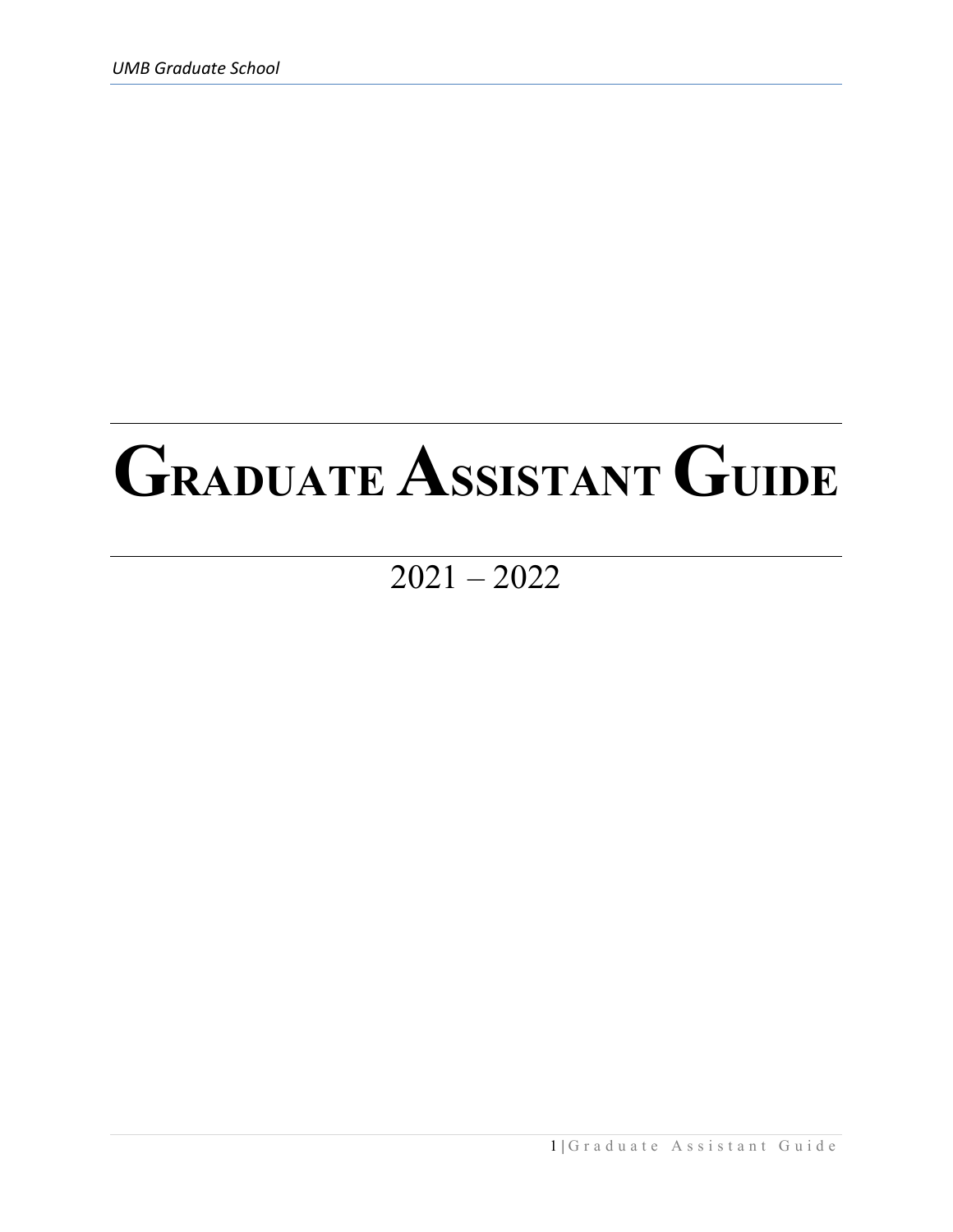# **Table of Contents**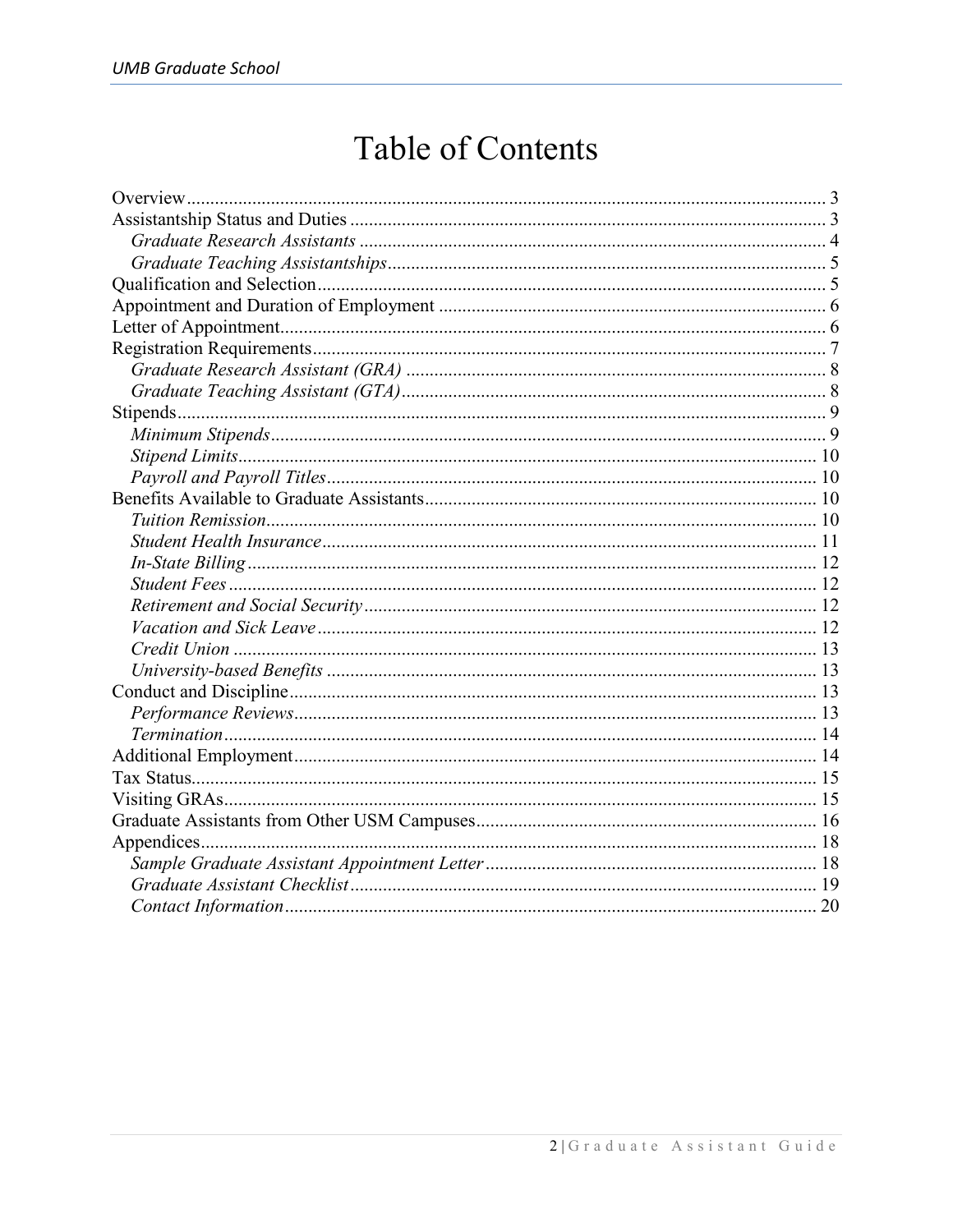#### <span id="page-2-0"></span>**Overview**

Graduate Assistants at the University of Maryland, Baltimore (UMB) function both as students and as professionals, enhancing their education by playing this important dual role. While studying to meet academic requirements for advanced degrees, Graduate Assistants also complement their formal studies through research and/or teaching under the supervision or tutelage of UMB faculty and staff.

As a graduate student, you will be concerned mainly with your individual teaching or research assignment and with activities within your program. You will also be a professional, albeit of an apprentice nature, in a large, complex university. Thus, you will need a clear understanding of your dual status, being aware especially of the requirements, responsibilities, and privileges of your position as both student and professional.

This booklet is a compilation of campus policies and practices that relate specifically to recipients of graduate assistantships and PLUS awards. You should also become thoroughly familiar with the academic

regulations of the Graduate School and the special requirements of your program. Other university policies and procedures can be found on the Graduate School's Web site at [www.graduate.umaryland.edu.](http://www.graduate.umaryland.edu/)

<span id="page-2-1"></span>Assistantship Status and Duties A Graduate Assistantship is a study grant of financial assistance to a graduate student that is offered in return for certain services at UMB. According to the United States Department of Labor, students receiving a salary as graduate teaching assistants or research assistants will not be affected by the Final Rule, even if they work more than 40 hours per week. Services to UMB are further described below. A graduate assistant at UMB receives a tuition waiver for up to 10 credits of coursework per semester (not summer), a stipend, and student health insurance for the fall and spring semesters.

Graduate assistants are graduate students with academic endeavors and research as their top priorities; they are not university employees. Graduate assistants work under the supervision of the program offering the appointment. The program determines the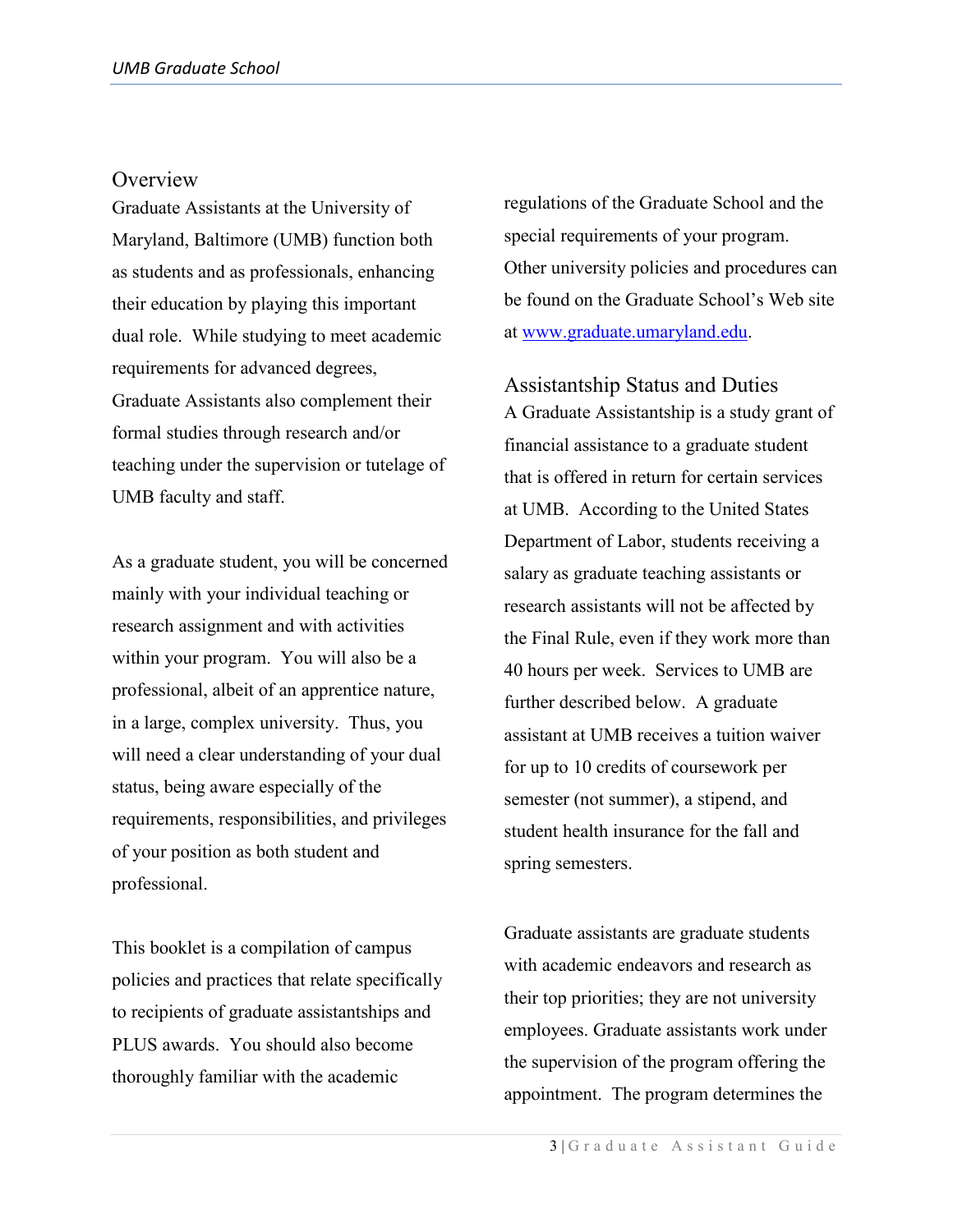assignment, supervises the work, and makes the recommendation for reappointment and promotion to the respective stipend level(s). The graduate program is the primary source of information for assistantship details. Graduate assistant duties may be determined by the program director, any duly-appointed executive committees or assistants to the director, or the faculty member assigned to supervise the course, laboratory session, or research project in which the assistant is involved.

The assigned duties of a graduate assistant shall be consistent with the teaching and research missions of the university. The assignment depends on the graduate program's needs and the experience and qualifications of the assistant.

There are two main categories of employment for graduate students: graduate research assistantships (GRA) and graduate teaching assistantships (GTA). If duties include both research and teaching, the greater percentage of duties will dictate the assistantship title. At the University of Maryland, Baltimore, assistantships are academic appointments without tenure.

A GRA is a graduate student whose primary focus is research related. Most graduate students who are supported by assistantships on this campus fall into this category. Generally, a Graduate Research Assistantship provides support to students while they are completing coursework or research directly related to degree progression. However, in some programs the work the GRA is assigned is not necessarily related to his or her progression toward a degree. This full-time GRA is expected to work 20 hours a week.

<span id="page-3-0"></span>*Graduate Research Assistants*

GRA duties vary according to the nature of the research project in which the student participates and the source of funding. GRA's may be assigned to work on research that is directly applicable to their thesis or dissertation to be submitted in partial fulfillment of the requirements for the master's or doctoral degree. GRA duties are performed under the direction and supervision of a University or Graduate Faculty member, principle investigator or other authorized university representative.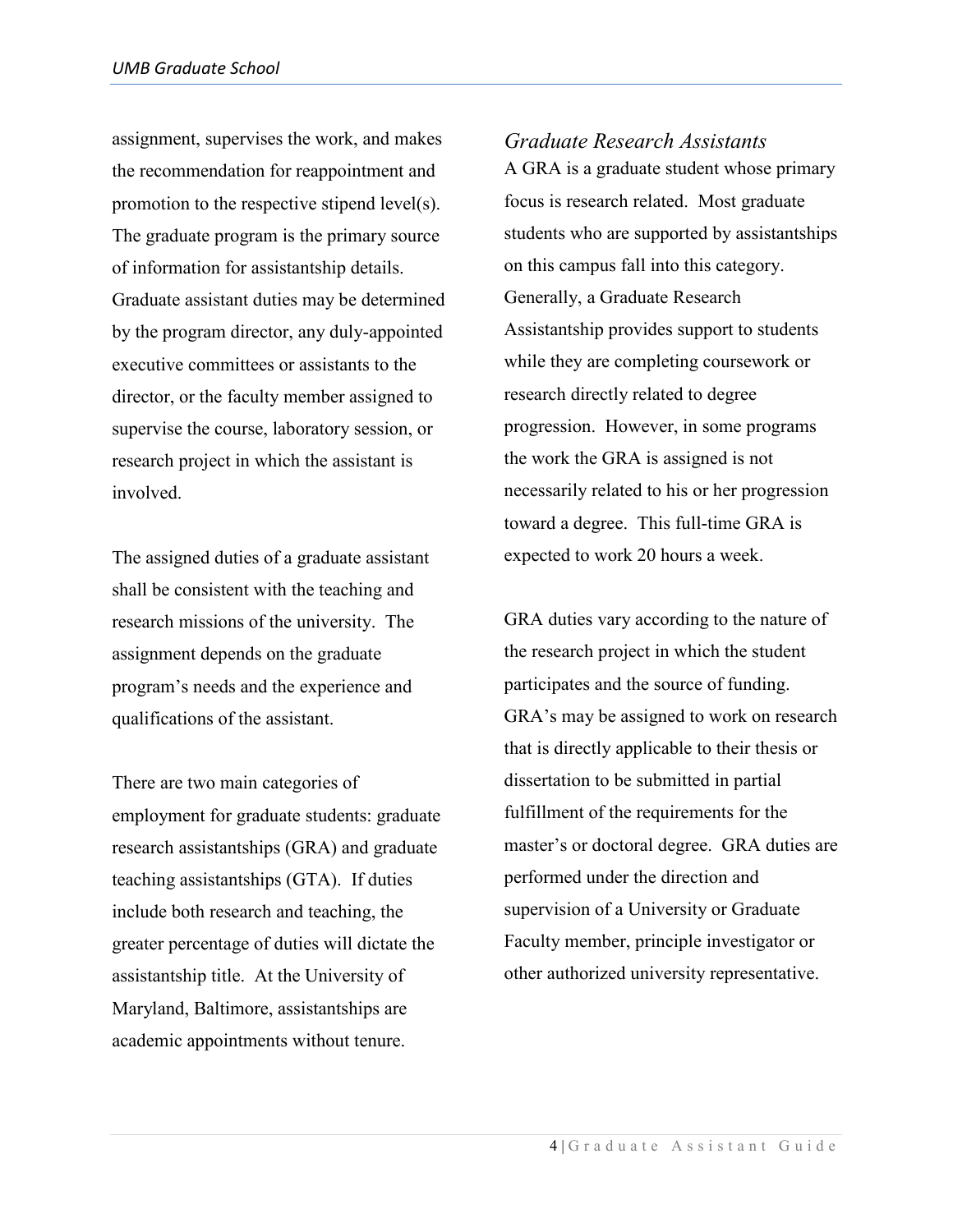All GRA appointees, whether funded by the Graduate School, one of the professional schools, or a research grant, are expected to devote 100 percent effort to his/her studies or research project.

<span id="page-4-0"></span>*Graduate Teaching Assistantships* A GTA is a graduate student whose main focus is assisting in a teaching program. Typically, a full-time GTA works 20 hours per week, is paid a stipend consistent with university guidelines, and is eligible for tuition remission and student health insurance. A GTA is expected to devote 100 percent effort, after completion of the 20 hour work commitment, to his or her studies or research project.

The specific duties of a GTA vary from one program to another, but for the majority of GTAs, assignments and responsibilities fall into the following categories:

- Administration of community programs, workshops, and so on:
- Assisting a faculty member in the grading, advising, proctoring, and administrative duties associated with a course or courses;
- Teaching responsibility for a laboratory or discussion session of a course; or

• Teaching responsibility for a classroom section if a multi-sectional course, under the close supervision of the course director.

GTAs serving in any capacity are under the direction and close supervision of a University or Graduate Faculty member. Graduate students functioning as teaching assistants will not be allowed to be solely in charge of a course, but will be given an appropriate degree of responsibility in a classroom or laboratory so that they may be introduced to teaching activities gradually and effectively. The final responsibility for material covered, grades, and other formal course duties remain with the supervising faculty member. Distribution of duties among teaching assistants is in the hands of the graduate program and should reflect both the interests and skills of the graduate assistants and the desire of the program to further their professional development.

<span id="page-4-1"></span>Qualification and Selection A graduate assistant must be a registered graduate student, enrolled full-time in a degree program, who is making satisfactory progress toward a degree. All graduate students are expected to maintain a cumulative grade point average of 3.0 or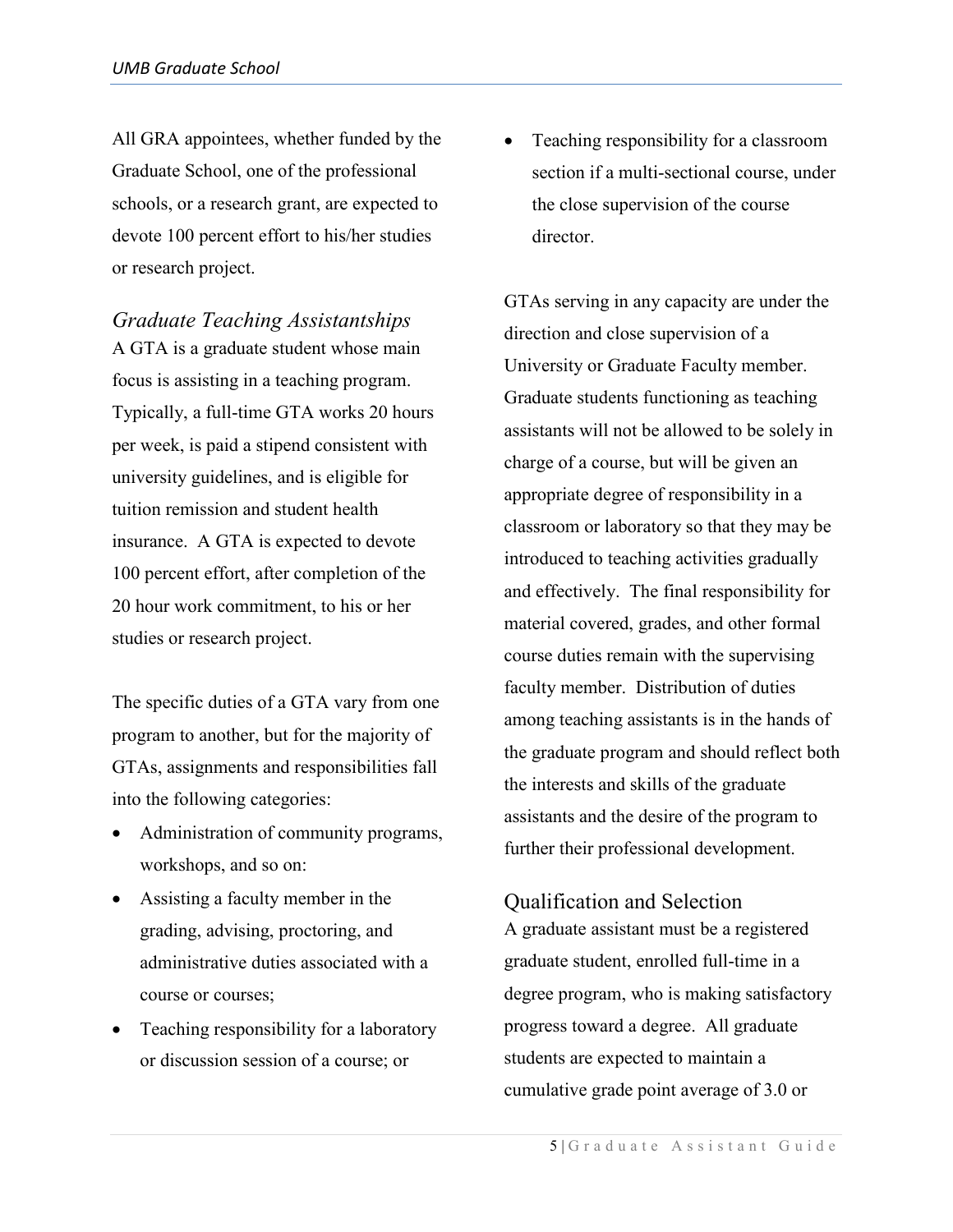better. The appointee should hold an appropriate baccalaureate degree from an accredited institution. Appointments are normally given to those students who have shown superior aptitude in their field of study and who appear likely to render a high quality of service to the university by their teaching and research activities.

The program director selects graduate assistants upon the recommendation of a graduate student recruitment committee or the student's mentor.

The Graduate School is an equal opportunity institution with respect to both education and employment. Its policies are consistent with pertinent federal and state laws and regulations on affirmative action and equal opportunity employment. Graduate research and teaching assistants are selected according to these policies.

# <span id="page-5-0"></span>Appointment and Duration of Employment

An assistantship appointment may be either full time (20 hours per week) or half time (10 hours per week). (See "Benefits Available to Graduate Assistants" for benefits associated with these two appointment categories.) Appointments

may not be for less than half time;  $\frac{1}{4}$ ,  $\frac{2}{3}$ , or ¾ appointments are not permitted.

Graduate assistants may be appointed for a regular academic year (10 months) or a 12 month period. Ten-month appointments begin with the fall semester and end June 30. Twelve-month appointments generally begin either July 1 or Sept. 1.

Each graduate program is responsible for determining and communicating its own specific criteria, consistent with university policy, and for assessing student qualifications for appointment and reappointment to graduate assistantships. Reappointment is generally dependent upon satisfactory performance, adequate progress toward a graduate degree, and the needs of the program. Appointment and reappointment are contingent upon the availability of funds. Every effort will be made to continue funding PhD candidates in good standing who lose mentor funding.

#### <span id="page-5-1"></span>Letter of Appointment

The official letter of appointment for a graduate assistantship comes from the program director or faculty member whose research project funds the assistantship. See the back of this booklet for a sample letter of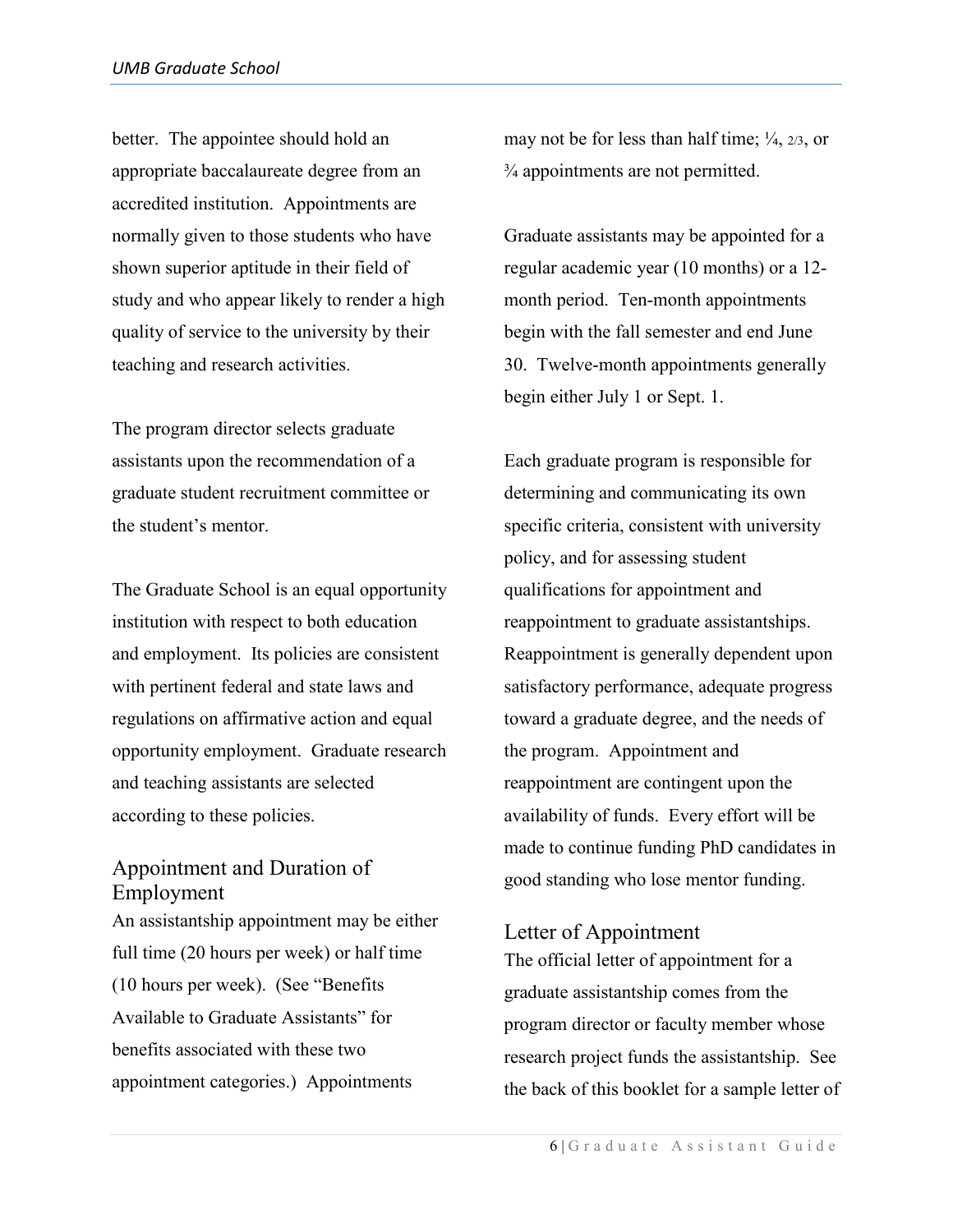appointment. Students must receive a letter of appointment or reappointment annually.

This letter provides pertinent information on the terms of the assistantship, including:

- 1. Stipend level and amount
- 2. Remission of tuition and student health insurance
- 3. Permissible level of course registration per semester
- 4. Specific beginning and ending dates of the appointment and date on which the graduate assistant is expected to report to the program
- 5. Expected type of duties and the person to whom the student will report
- 6. Estimated time commitment in terms of responsibilities to the program
- 7. Acceptance deadline date and program director/PI and student signature

Note that the Graduate School and the Student Financial Aid office must be copied on all letters of appointment.

<span id="page-6-0"></span>Registration Requirements Graduate assistants must register as full-time students whether they are appointed to a full- or half-time assistantship. To be considered full-time, a student must register

for a minimum of 9 credits per semester (not summer).

Graduate assistants must register for ABGA 900 or 901 depending upon her/his designation (see graduate assistant categories below). ABGA 900, 901 courses officially establishes the student as a graduate assistant. If graduate assistants do not register for one of these courses, the Internal Revenue Service may not recognize them as working students and may tax them for Social Security (FICA).

ABGA 900 and 901 grants full-time eligibility for some purposes, but not for Federal, need-based aid. One needs at least 6 billable credits to be eligible for Federal need-based aid.

ABGA 900 and 901 registrations are entered as 'Pass' (P/F) courses but do not count toward the tuition remission awarded as part of graduate assistant benefits and students do not pay for the course. Students may not use these credits to fulfill graduation requirements.

Also, courses taken for Audit (AU) do not count toward the minimum credit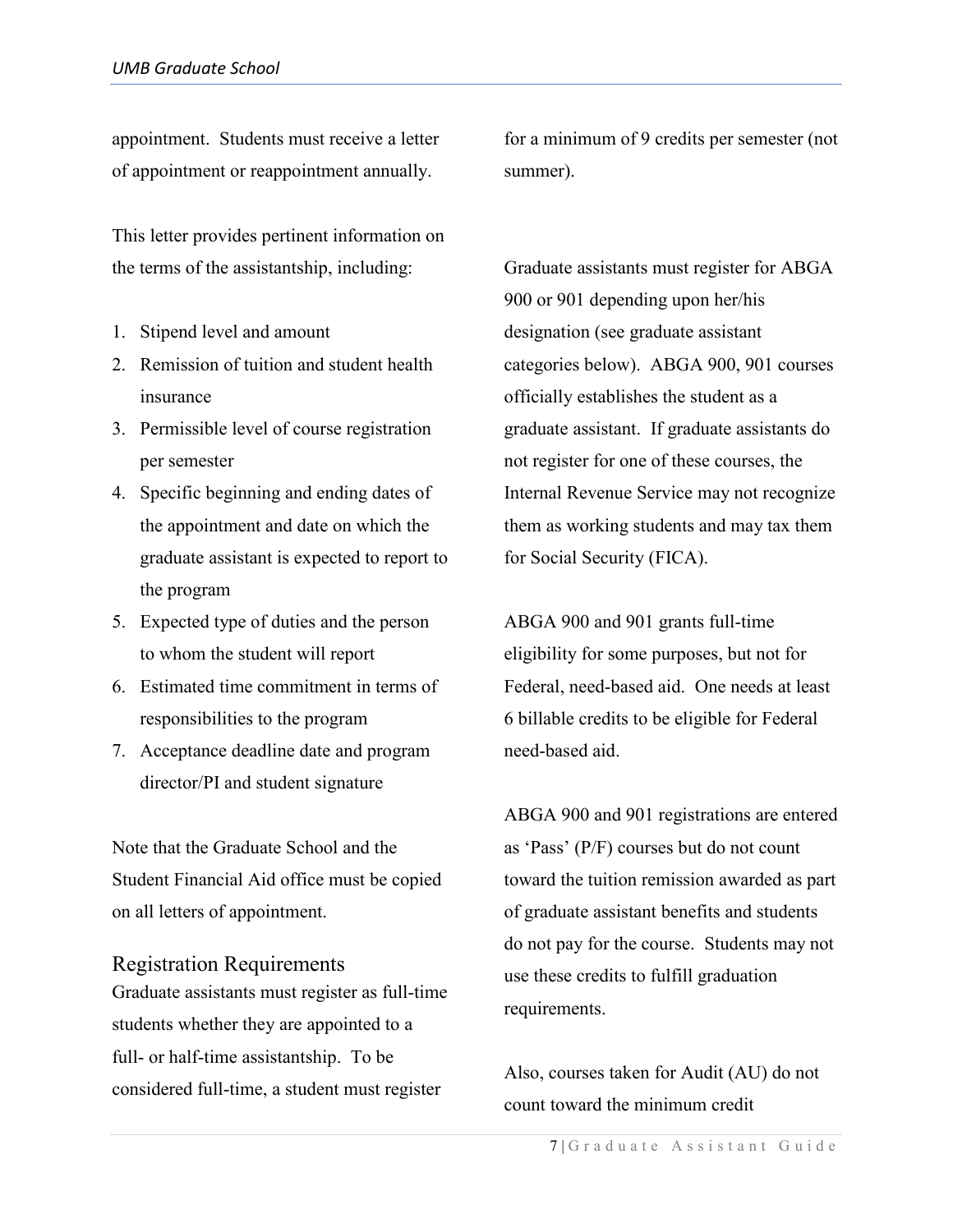requirement for degree completion. Courses that are graded AU are counted as attempted, not passed or earned hours. No quality points are awarded for courses taken for Audit. Thus, courses taken/graded AU are not included in grade point average (GPA) calculations. Graduate School funded assistantships will not pay for courses taken for Audit.

<span id="page-7-0"></span>*Graduate Research Assistant (GRA)* 

A GRA is a graduate student whose primary focus is research related. GRA duties vary according to the nature of the research project in which the student participates and the source of funding. GRAs may work under a faculty member or mentor/PI in her/his research, or may be assigned to work on research that is applicable to the student's thesis or dissertation. *GRA's must enroll in ABGA 900*

<span id="page-7-1"></span>*Graduate Teaching Assistant (GTA)*  A GTA is a graduate student whose main focus is assisting in a teaching program. The specific duties of a GTA vary from one program to another, but for the majority of GTAs, assignments and responsibilities fall into the following categories:

1. Administration of community programs, workshops, and so on

- 2. Assisting a faculty member in the grading, advising, proctoring, and administrative duties associated with a course or courses
- 3. Teaching responsibility for a laboratory or discussion session of a course, or
- 4. Teaching responsibility for a classroom section of a multisectional course, under the close supervision of the course director. *GTA's must enroll in ABGA 901*

Registration Information – Below are the Course Registration Numbers (CRN's) for each assistantship category:

ABGA 900 (7 cr.) Graduate Research Assistant Fall Term – Section 01: CRN=90001 Spring Term – Section 01: CRN=20001 Summer Term – Section 01: CRN=60001

ABGA 901 (7 cr.) Graduate Teaching Assistant

Fall Term – Section 01: CRN=90003 Spring Term – Section 01: CRN=20003 Summer Term – Section 01: CRN=60003

ABGA credits are counted toward the nine credits required for full time registration.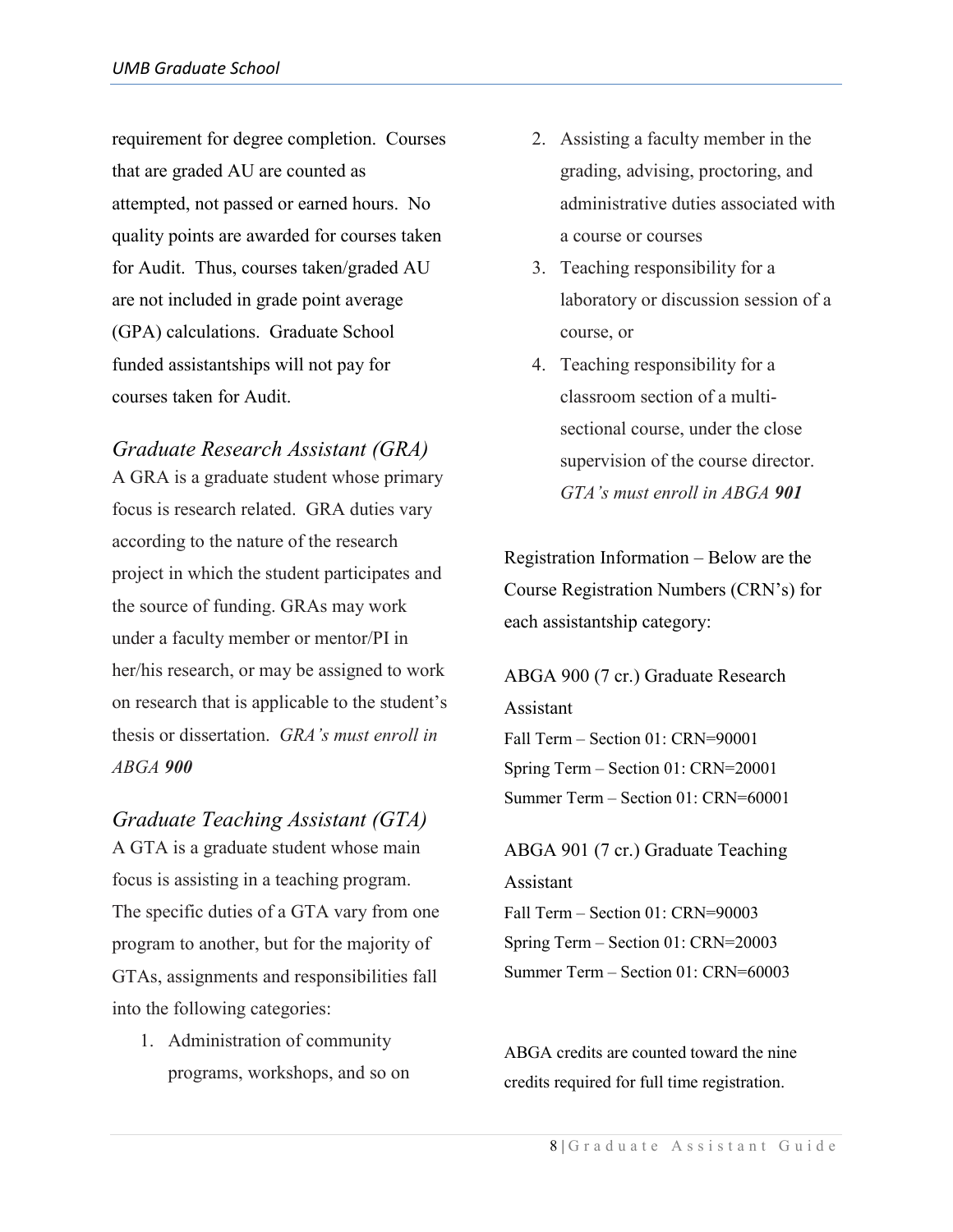#### <span id="page-8-0"></span>Stipends

Assistantships are funded from several sources. Assistantships are generally paid from state funds. GRAs may be provided by the campus, the student's program, a research grant to the student's mentor, a training grant, or a student may receive his/her own training grant.

All assistantships, whatever the source, must meet the minimum criteria for stipend and benefits outlined in this document.

The stipends of students holding individual awards from the National Institutes of Health, the National Science Foundation or any other government or private foundation, will also be supplemented to the level set by the Graduate School. The student's program must notify the Graduate School of the award.

Students that received stipends directly from external sources must contact the Graduate School to verify if they are eligible for Graduate Assistant benefits.

Students should be aware that graduate assistantships are considered a financial resource in determining one's eligibility for need-based financial aid.

#### <span id="page-8-1"></span>*Minimum Stipends*

The university sets minimum stipends for graduate assistantships. Stipend levels are established annually.

There are two levels (also known as "steps") for the classification of graduate assistants. These levels, which are based on experience and progress toward the degree, determine the minimum stipend that may be awarded. A level I stipend is awarded to first and second year graduate assistants. Upon successful admission to candidacy for the Ph.D., the student may be eligible to receive a level II stipend. Departmental budget constraints may affect promotions.

When a change to a level II stipend is initiated, approval from the Graduate School (that is, a copy of the admission to candidacy letter) must be forwarded to the payroll office along with the revised payroll action form by the program/departmental payroll representative.

Any stipend that exceeds the minimum must be approved by the Graduate School. A written request specifying the reasons for exceeding standard stipend levels should be forwarded to the Graduate School by the program director or coordinator.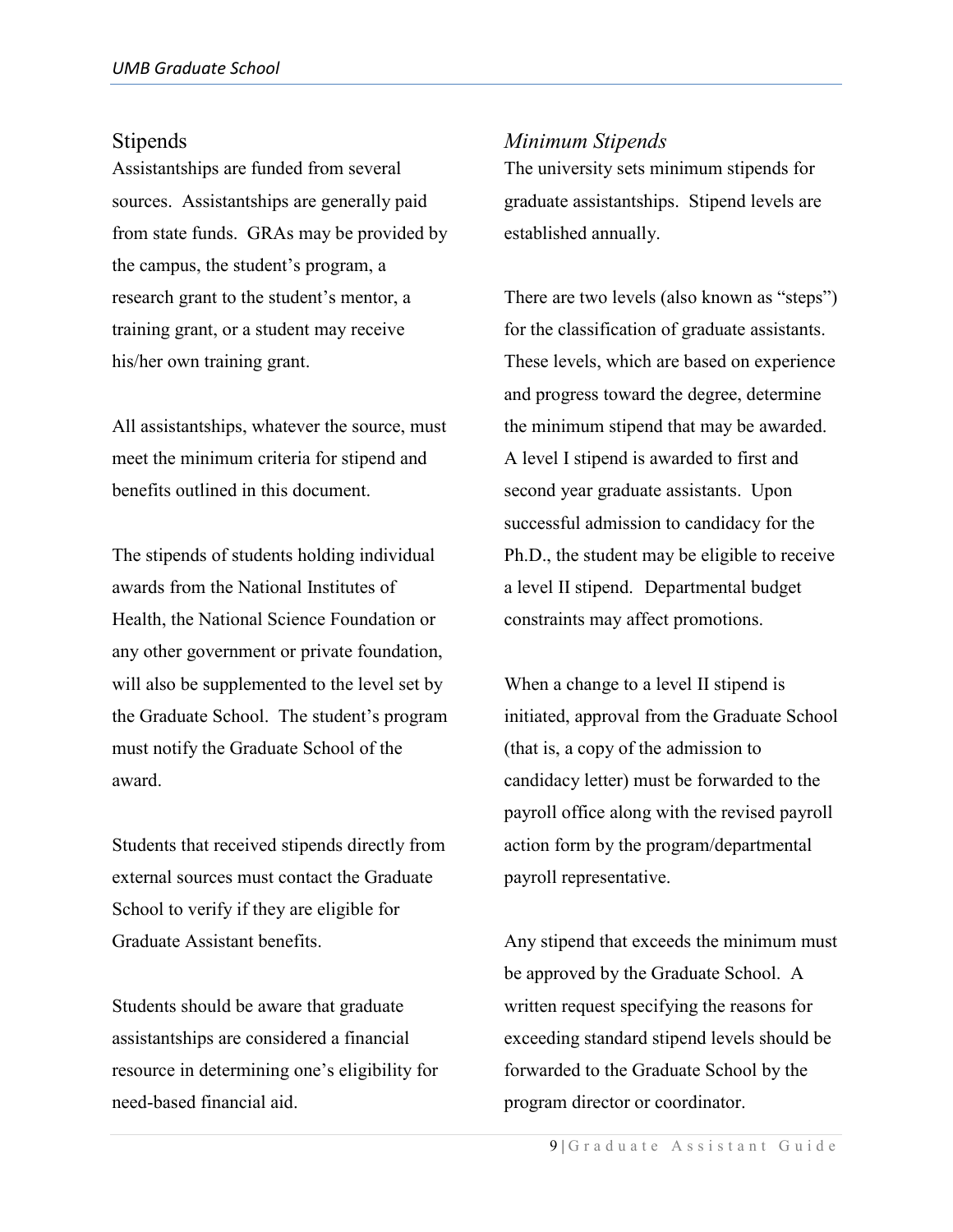## <span id="page-9-0"></span>*Stipend Limits*

Stipend limits are based on the NIH principle that stipends may not be "unreasonably high." This means that the total benefits (stipend, tuition, and health insurance) provided to a graduate assistant may not exceed the NIH standard compensation level for a first year postdoctoral fellow (NIH year '0'). See [www.grants.nih.gov/training/nrsa.htm](http://www.grants.nih.gov/training/nrsa.htm) for more information on NIH's standard compensation levels.

# <span id="page-9-1"></span>*Payroll and Payroll Titles*

Graduate assistantship stipends are paid through the university payroll system. Graduate students must submit all documentation required by the university to their program/departmental administrator or payroll representative. Questions regarding payroll should be addressed to the program administrator and then to Human Resource Services (Administration Building, 620 West Lexington Street, 3<sup>rd</sup> Floor, 6-7600). Payroll titles are listed as the following:

- 936606 Graduate Teaching Assistant I
- 936607 Graduate Teaching Assistant II
- 936601 Graduate Research Assistant I
- 936603 Graduate Research Assistant II

# <span id="page-9-2"></span>Benefits Available to Graduate **Assistants**

#### <span id="page-9-3"></span>*Tuition Remission*

Graduate assistantship appointment status determines tuition remission benefits. Fulltime graduate assistants (20 hours per week) receive 10 credit hours tuition remission in the fall and spring semesters. Half-time graduate assistants (10 hours per week) receive 5 credit hours tuition remission and one-half student health in the fall and spring semesters, or 10 credits of tuition remission in the fall or spring only. The Graduate School does not offer tuition remission for winter or summer sessions.

For each semester that graduate assistants are eligible for remission, they must complete a tuition remission form by the first day of classes. Remission is not automatically applied to a student's account. Note that the tuition remission form for graduate assistants signals the Student Information Management System to bill the student at the in-state rate. It should be filed at the earliest opportunity.

The following procedures should be followed each semester to ensure tuition remission: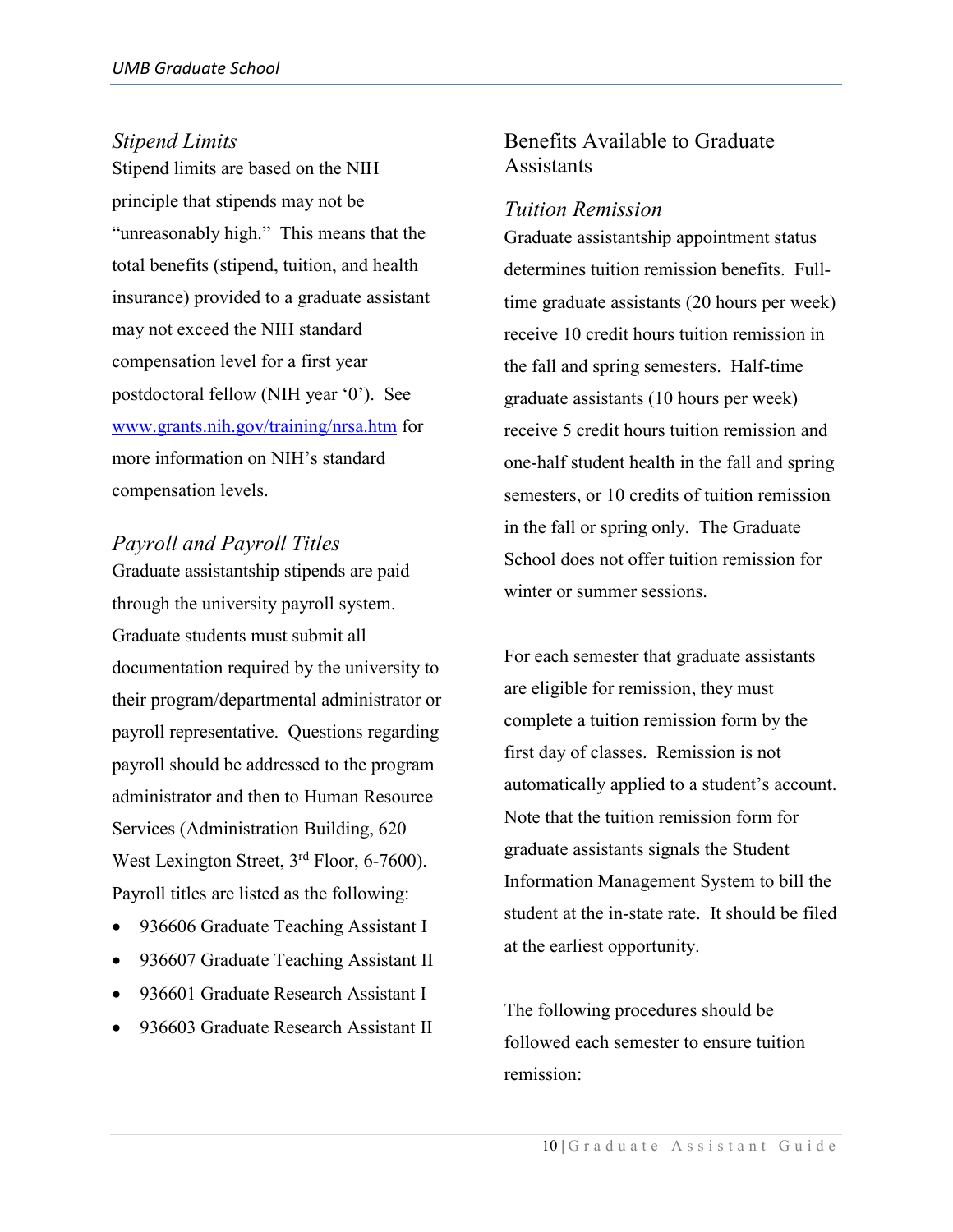- The graduate assistant obtains a tuition remission form from her/his department/program coordinator or payroll representative, or from Human Resource Services (Administration Building 620 West Lexington Street, 3rd Floor, 6-7600) by presenting her/his letter of appointment.
- The student prepares and signs the tuition remission form. If a student is taking courses on more than one campus within the University of Maryland System, a form must be completed for each campus.
- The funding source and the appropriate institutional chartstring information are added and signed to show approval. Depending on the funding source, the signer will be the program director, the dean, the department administrator or coordinator, the student's mentor or Celeste Gerhart in the Graduate School.
- The form is approved by Human Resource Services.
- The form is submitted to Student Accounting, HS/HSL, 601 West Lombard Street,  $2<sup>nd</sup>$  Floor, 6-2930) for processing.

It is the University's policy that all UMB students have health insurance. Graduate assistants who do not have other equivalent coverage must be enrolled in the university student health insurance plan. The premiums for graduate assistants (both parttime and full-time) are covered by their assistantships, depending on the funding source. Graduate students who already have equivalent coverage may waive the campus insurance

<span id="page-10-0"></span>*Student Health Insurance*

[http://www.umaryland.edu/studenthealth/wa](http://www.umaryland.edu/studenthealth/waiving-student-health-coverage/) [iving-student-health-coverage/.](http://www.umaryland.edu/studenthealth/waiving-student-health-coverage/) Note that prescription medications are covered under this plan, but vision and dental claims are not. Optional dental and vision plans are available at the students' own expense. And students may purchase family coverage since it is not normally covered by the university.

The university automatically enrolls and bills full-time students for the student health insurance plan. Enrollment occurs at the beginning of the fall and spring semesters (effective August 1 and February 1, respectively.) Students who arrive on campus before the beginning of a semester or who register for fewer than 9 credits their first semester at the university must enroll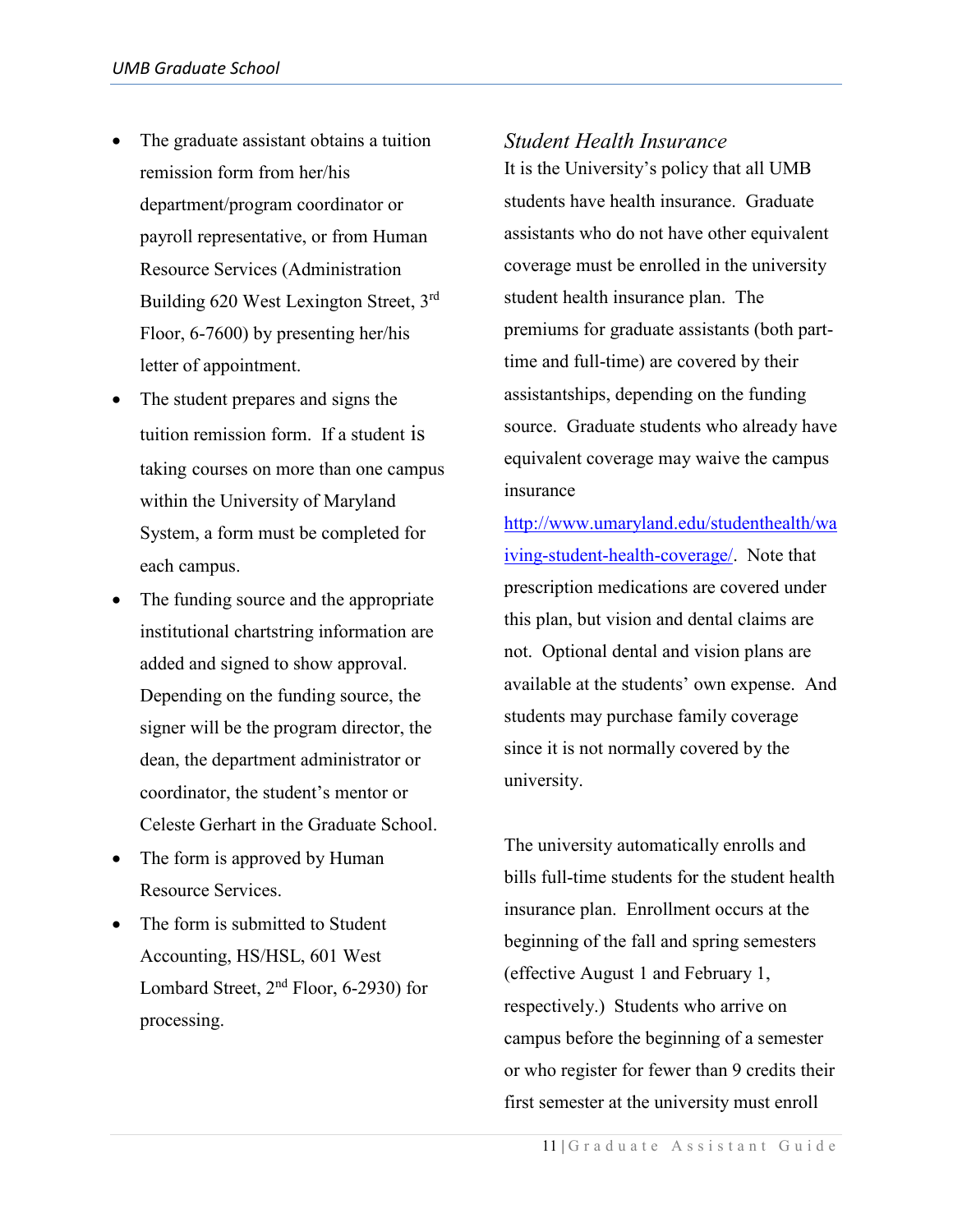themselves in the insurance plan. They should do this when they arrive on campus. Students need only enroll for student health insurance one time using

[www.gallagherstudent.com/UMB-Student](http://www.gallagherstudent.com/UMB-Student)

Health. Charges for student health insurance will then appear on the student's bill. If those charges are to be paid by a graduate assistantship administered by the Graduate School, the student should obtain a signed health insurance charge-back form from Celeste Gerhart in the Graduate School (620 West Lexington Street,  $5<sup>th</sup>$  Floor, 6-6794) or the payer of the award. These forms can then be returned to Student Accounting HS/HSL, 601 West Lombard Street 2nd Floor) to cover the premium.

# <span id="page-11-0"></span>*In-State Billing*

Graduate assistants are eligible for in-state billing during the performance of the assistantship. In order to receive this benefit, the student must submit a Tuition Remission form to the Human Resources office at least six (6) weeks prior to the start of the term for which they are registered. Tuition remission is available to students who are on payroll and who are registered for the term. For summer and winter terms, remission is not available. Completion of the "Tuition/Fees/Insurance Payment by

Grant Funds" form (see

[http://www.fincsvc.umaryland.edu/images/t](http://www.fincsvc.umaryland.edu/images/tuition-payment-PS.pdf)  $uition$ -payment-PS.pdf) is required for instate billing status. Upon termination of the assistantship, students are billed according to their original billing status, unless they have filed a formal petition for a permanent change of residency. Copies of the in-state status petition are available at the Office of the Registrar, 601 West Lombard Street (HS/HSL, Suite 240, 607481). Information is also online at [www.umaryland.edu/orr/.](http://www.umaryland.edu/orr/)

# <span id="page-11-1"></span>*Student Fees*

Students are responsible for paying fees associated with registration. Information is available

[http://www.umaryland.edu/financialservices](http://www.umaryland.edu/financialservices/student-accounting/tuition-and-fees-by-school/) [/student-accounting/tuition-and-fees-by](http://www.umaryland.edu/financialservices/student-accounting/tuition-and-fees-by-school/)[school/](http://www.umaryland.edu/financialservices/student-accounting/tuition-and-fees-by-school/)

# <span id="page-11-2"></span>*Retirement and Social Security*

Retirement and Social Security (FICA) taxes are not withheld from the stipends of graduate assistants, and students are not entitled to the benefits that accrue from such withholding.

# <span id="page-11-3"></span>*Vacation and Sick Leave*

Graduate assistants are not covered by the University of Maryland's vacation or leave policies applicable to faculty or staff. All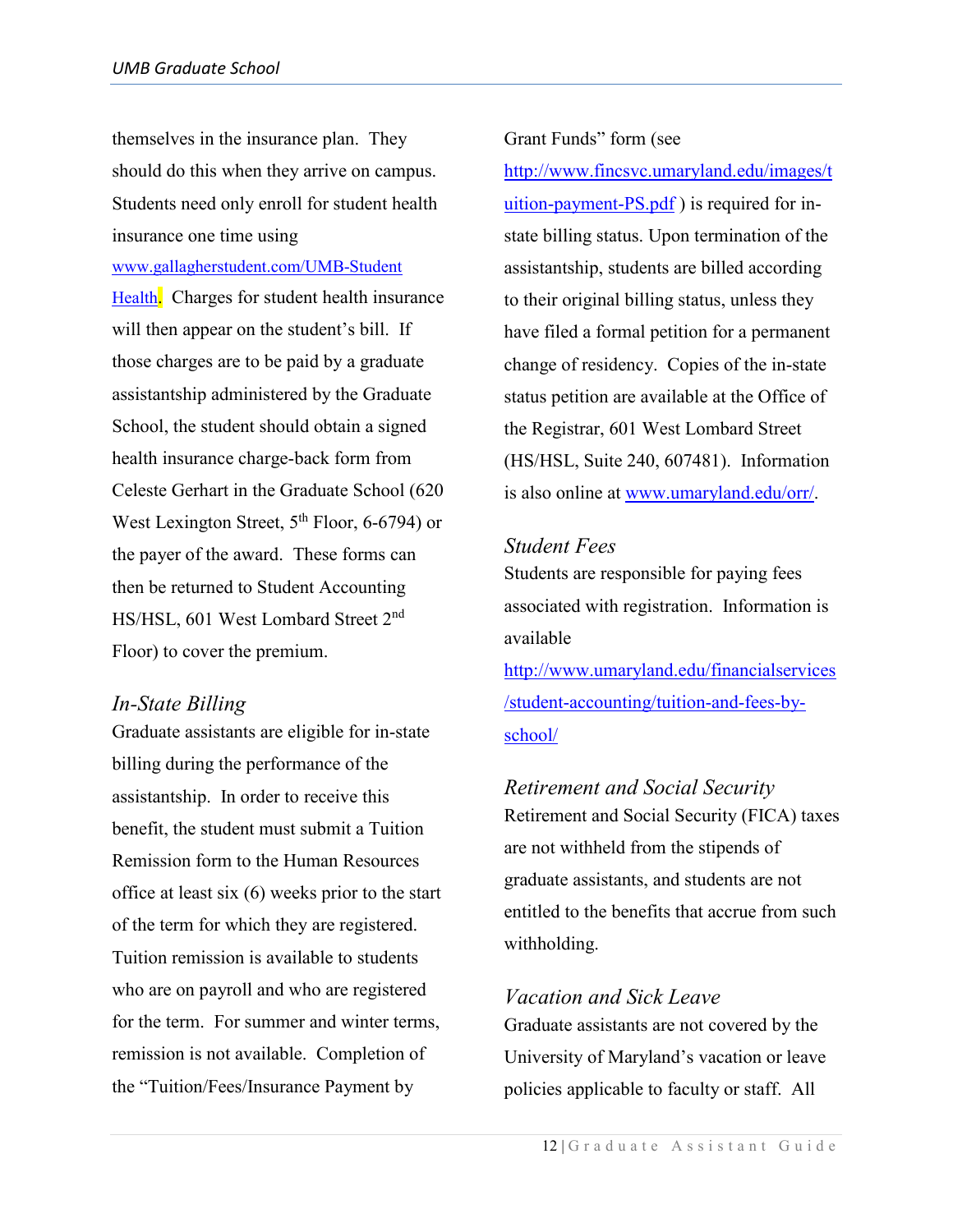graduate assistants with twelve-month appointments will be allowed time away from their duties during the course of the appointment. UMB shall allow each twelve month, full-time GA 10 Business Calendar Days of time away from duty per Year. Additionally, consist with the Maryland Healthy Working Families Act UMB shall allow each twelve month, full-time GA 5 Business Calendar Days per year of collegial leave for short-term illness and emergencies. UMB holidays and other days when UMB is closed should normally be time away from duty for GA's, unless a GA has essential research project responsibilities that require attendance on UMB holidays or days when UMB is closed. Any additional leave is granted at the discretion of the GA's supervisor. This time away from duties must be taken during the current appointment and may not be accumulated or transferred. It may be taken following reasonable prior notification and with the approval of the student's supervisor. Leave time for graduate assistants should be granted on an equitable and nondiscriminatory basis.

# <span id="page-12-0"></span>*Credit Union*

Graduate assistants are eligible to join the State Employees Credit Union of Maryland. For details, call 410-487-7328, visit [www.secu.org.](http://www.secu.org/) or stop by the local branch at 11 S. Paca Street.

<span id="page-12-1"></span>*University-based Benefits* Graduate assistants may enroll in the following at their own expense: taxdeferred investment plans, long-term insurance, automobile and home insurance, vision and dental insurance. For details, visit or call Human Resource Services (Administration Building 620 West Lexington Street,  $3<sup>rd</sup>$  Floor, 6-7600).

#### <span id="page-12-2"></span>Conduct and Discipline

In their research and teaching activities, all graduate assistants are subject to the ethical precepts and code of the academic profession, to the laws of the state of Maryland regarding its employees, and to the university policies that govern their institutional obligations. Violation of any of these constitutes the basis for disciplinary action.

# <span id="page-12-3"></span>*Performance Reviews*

Each program is responsible for determining and implementing procedures for review and evaluation of graduate assistants. Therefore, the process of evaluation will vary. It may include written assessment of work by an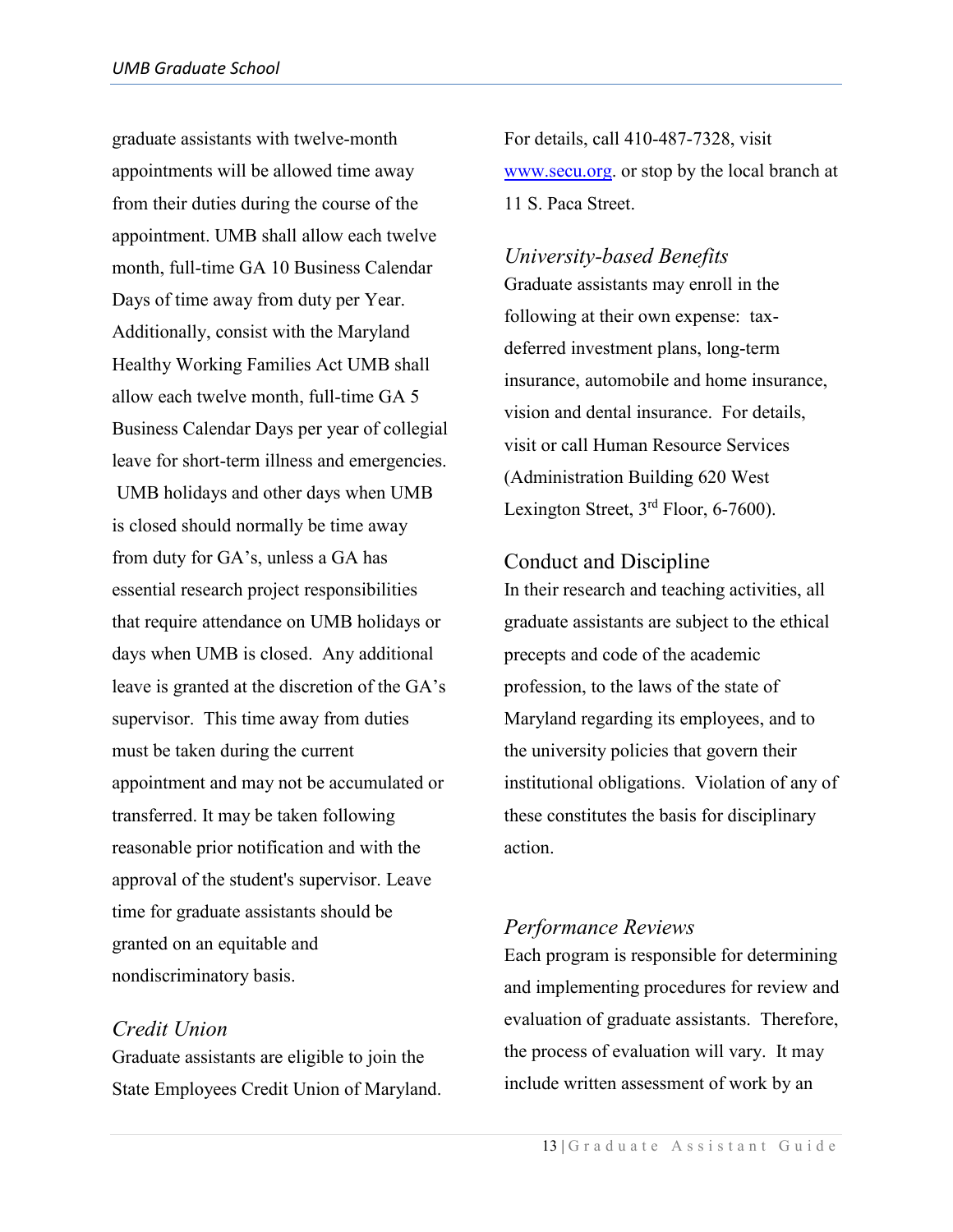individual faculty member, classroom visitation by designated faculty members, and written student evaluation. The results of reviews and evaluation should be discussed with the graduate assistant concerned.

## <span id="page-13-0"></span>*Termination*

A graduate assistant appointment may be terminated before expiration of the specified time under unusual and compelling conditions, such as:

- 1. Incompetence, inefficiency, or neglect of duty
- 2. Misconduct that is job-related
- 3. Delinquency in academic work
- 4. Moral turpitude
- 5. Discontinuance of the work in which the appointment is made
- 6. Chronic physical or mental ailment or defect that interferes with the graduate assistant's performance of required duties
- 7. Academic misconduct
- 8. Violation of the Statement of Rights and Responsibilities for Academic Integrity
- 9. Voluntary mutual agreement, and
- 10. Change in budgetary appropriations.

Except in the most egregious instance, the graduate assistant will receive written notice of termination at least two weeks before the effective date.

#### <span id="page-13-1"></span>Additional Employment

Graduate assistantships are awarded with the intent of both providing financial support and contributing to the recipient's professional development. In all instances, it is understood that the graduate student's priority should be his or her studies and research and that 100 percent of his or her effort will be devoted to this endeavor. Graduate assistants whose terms of appointment include a work component are not, therefore, expected to work more than 20 hours per week on any project or set of projects not directly related to their dissertation research. Other graduate assistants are not permitted to take on any work beyond their studies or research within or outside the university. Therefore, graduate assistants are ineligible for additional awards that include a work component. With prior approval from the Graduate School Dean, graduate assistants participate in an approved fellowship program. A graduate assistant who receives external support for his or her research will be expected to end his or her graduate assistantship. During the summer session, Graduate Assistants who have completed at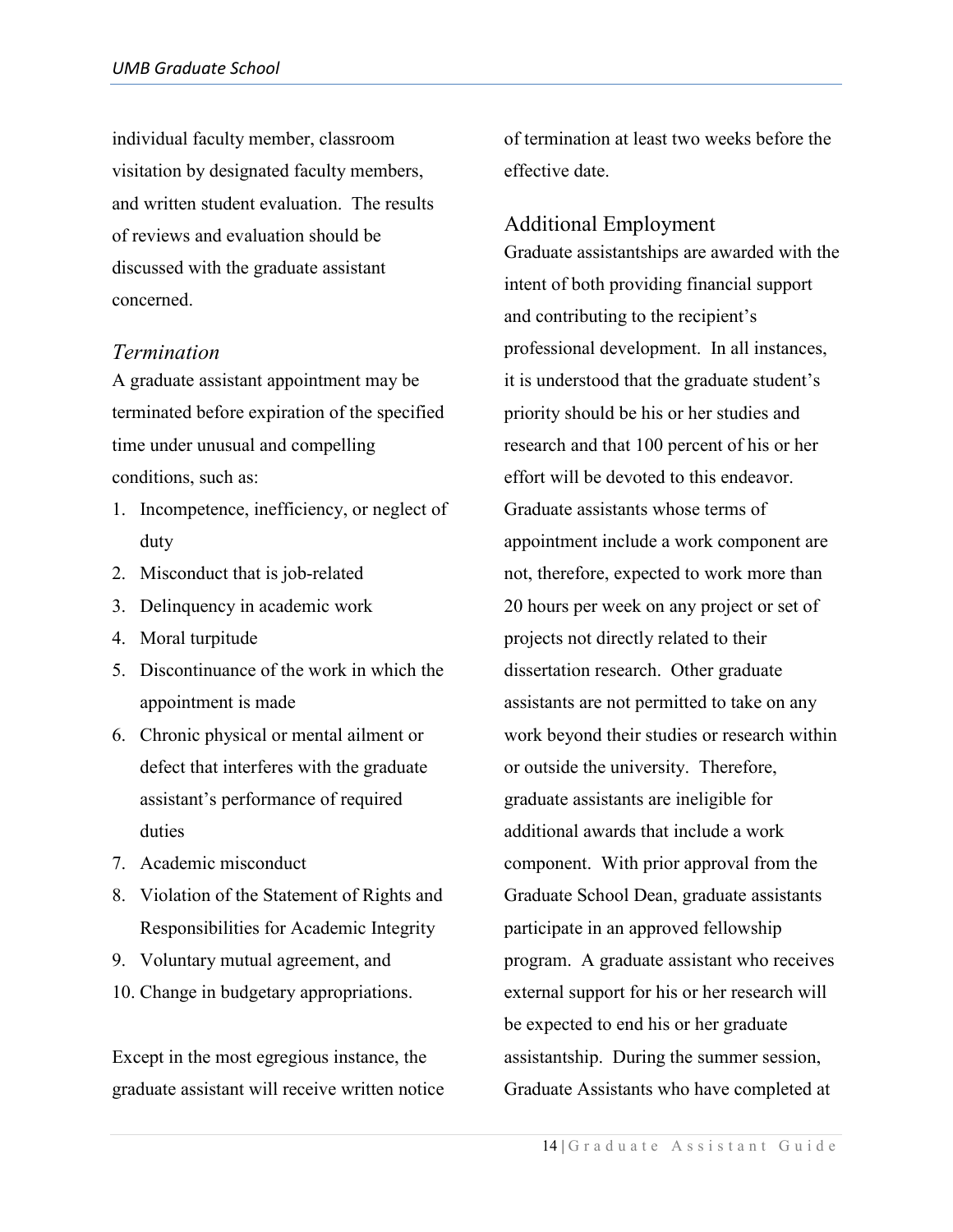least their second year may receive supplemental compensation for working increased hours on related projects beyond their appointment. Payment requests will be processed only for increased hours worked during the summer session; see Graduate School academic calendar. Before work begins, approval must be obtained from the student's adviser, graduate program director, the Office of International studies (international students only), and the Office of the Graduate School Dean. The request form can be found at: [http://www.hr.umaryland.edu/main/GRA\\_su](http://www.hr.umaryland.edu/main/GRA_supp_pay_form.pdf) [pp\\_pay\\_form.pdf](http://www.hr.umaryland.edu/main/GRA_supp_pay_form.pdf)

#### <span id="page-14-0"></span>Tax Status

Stipends received through graduate assistantships are generally considered taxable income and thus may be subject to federal, state and local taxes. Graduate assistants are encouraged to consult with their own tax counsel, the Internal Revenue Service and/or their own state and local tax codes to determine specific obligations regarding stipends, scholarships, fellowships or other forms of tuition reduction. *Note: Special rules may apply to non-US citizens or non-resident aliens.*

# <span id="page-14-1"></span>Visiting GRAs

Sometimes a graduate student pursues dissertation research on this campus while registered as a student at another university. This situation can arise when a student's adviser has recently come from another university to join our faculty or when a student registered elsewhere comes to UMB to pursue a project with one of our faculty members. Such students should be considered Visiting GRAs and the following steps should be taken:

- The program should ensure that the student is covered by health insurance from his or home institution.
- The student should sign the "Visiting" Scientist Agreement" form, which protects the intellectual property rights of our campus. Copies of this agreement and of the Visiting Scientist Policy can be obtained from Research and Development (620 West Lexington Street 4<sup>th</sup> Floor, 6-1874).
- The program director should make certain that the student has completed all of the safety training required or appropriate for the student's laboratory placement (such as radio-isotope handling or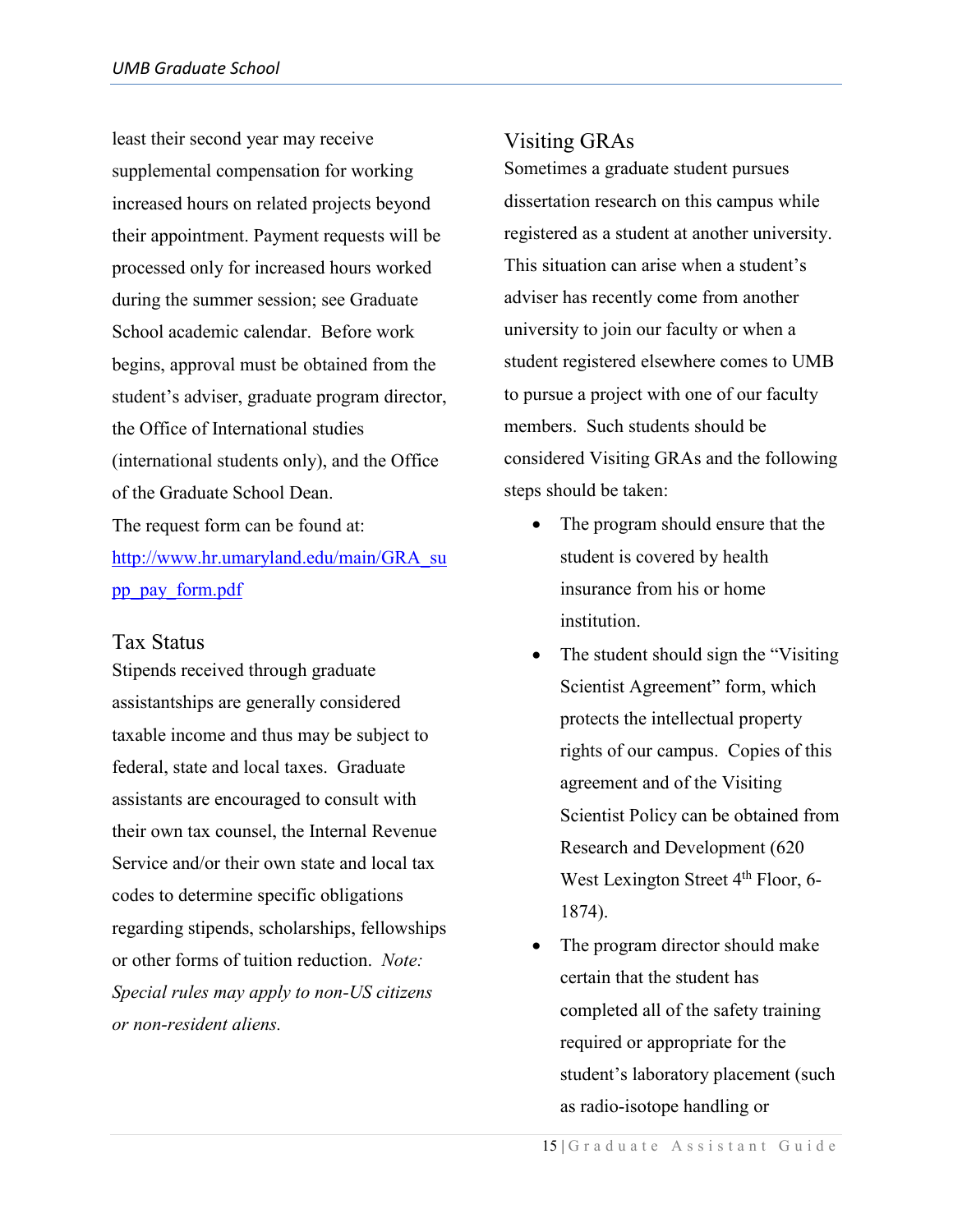procedures to minimize exposure to blood-borne pathogens). If not, such training should be arranged with the Environmental Health and Safety **Office** 

- If the student is to be paid with grant funds administered by this campus, he or she should be assigned the payroll title of GRA. A letter stating that the student is enrolled as a fulltime student at his or her home institution and providing the name of that institution should be submitted along with the payroll action form. A second copy of this letter should be sent to Celeste Gerhart in the Graduate School (620 West Lexington Street  $5<sup>th</sup>$  Floor, 6-6794). The student will then be FICAexempt. The student should *not*  register for ABGA 900/901 and should not be given the GRA since he or she is *not* a full-time student enrolled on this campus.
- If the student is being paid by his or her home institution, s/he will not be on the UMB payroll. The Graduate School should be notified in writing, however, as in 4 above.

*Note: International students are not considered for "Visiting GRA status"*

# <span id="page-15-0"></span>Graduate Assistants from Other USM Campuses

Upon occasion, a faculty member will wish to support a graduate student from another University System of Maryland (USM) campus to work on a project. The Process for doing this is as follows:

- The faculty member, through consultation with the student and his or her graduate program identifies a suitable student. It is important at this point to obtain the agreement of the graduate program director as to the details of the appointment. These details should be clearly stated in the graduate assistant's letter of approval.
- The student is put on the university payroll as a graduate assistant on our campus.
- The student completes a tuition remission form showing that registration will be on the student's home campus and files the form with our Human Resource Services office just as other graduate assistants do.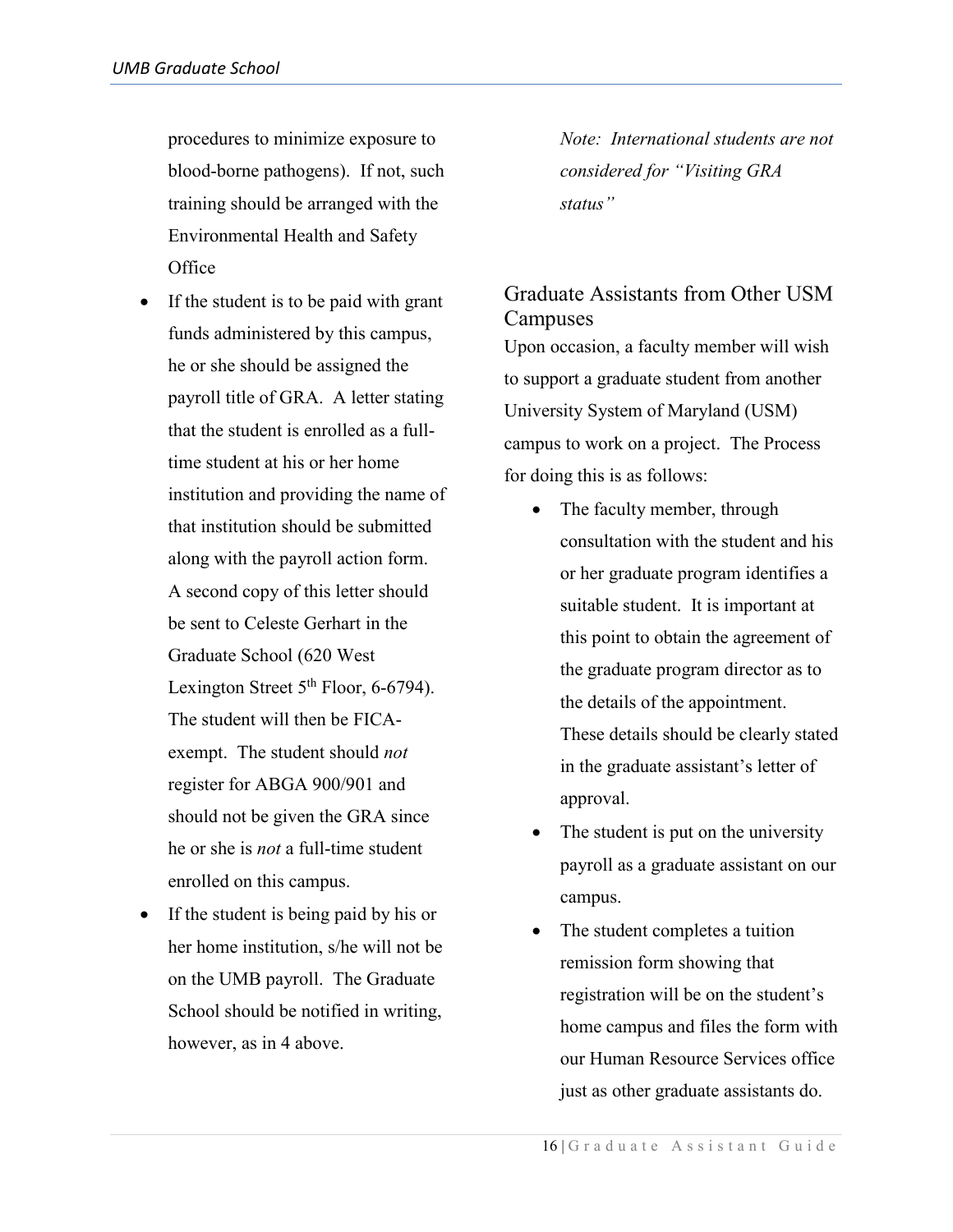- The student completes and files an inter-institutional registration form for ABGA 900 or 901 on this campus.
- The faculty member arranges to cover the costs of the student's health insurance at his or her home campus.
- International students on F-1 or J-1 visas must have written work authorization from the international office on their home campus prior to engaging in their graduate assistant duties.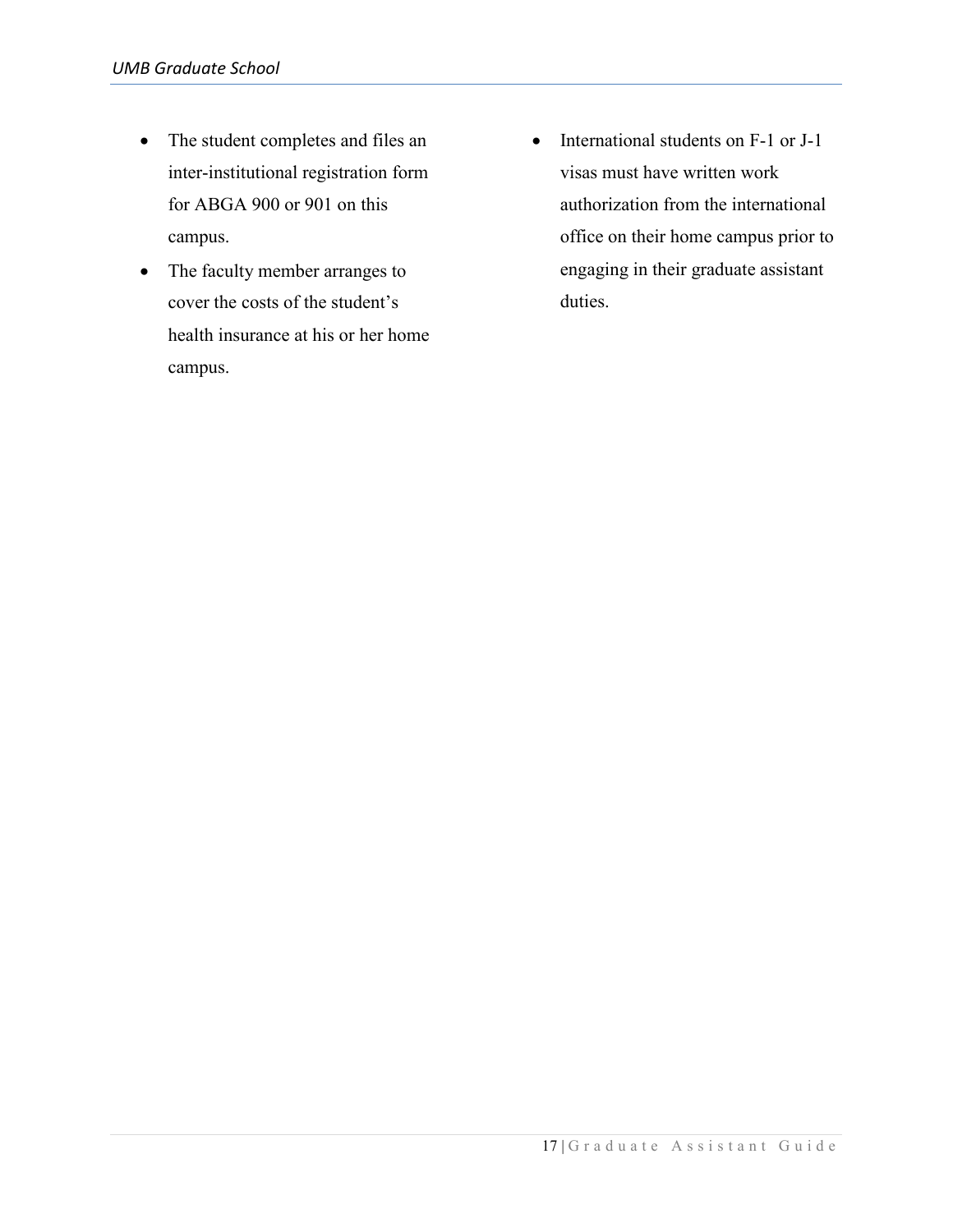# <span id="page-17-0"></span>Appendices

**.....................................................................................................................................**

# <span id="page-17-1"></span>*Sample Graduate Assistant Appointment Letter*

Dear (Name)

Congratulations! Upon recommendation of the (Name) program at the University of Maryland, Baltimore, I am pleased to offer you a Graduate (Research or Teaching) Assistantship for the period of (Date) to (Date). This assistantship consists of a stipend of  $(\$\)$ , tuition remission for up to 10 credits for the fall and spring semesters, and health insurance benefits. Please be aware that graduate assistantships are considered a financial resource in determining one's eligibility for need-based financial aid.

As a graduate assistant, you will perform duties as assigned by your faculty mentor, Dr. (Name), for a total 20 hours per week. You will be expected to devote 100 percent of your effort, after completion of your work assignments, to your studies and research. You may not be employed in any other capacity. In addition, you must be registered as a full-time student each semester and session that you hold an assistantship.

 $-$  Or  $-$ 

As a graduate assistant, you will be expected to devote 100 percent of your effort to the successful completion of your studies and research and to perform duties as assigned by your faculty mentor, Dr. (Name). You may not be employed in any other capacity. In addition you must be registered as a full-time student each semester and session that you hold an assistantship. Acceptance of this offer is an agreement that both the student and program are expected to honor. In those instances in which a student accepts the offer before (Date), and subsequently desires to withdraw, the student must resign the appointment in writing before (Date). An acceptance given or left in force after (Date) commits the student to not accepting another offer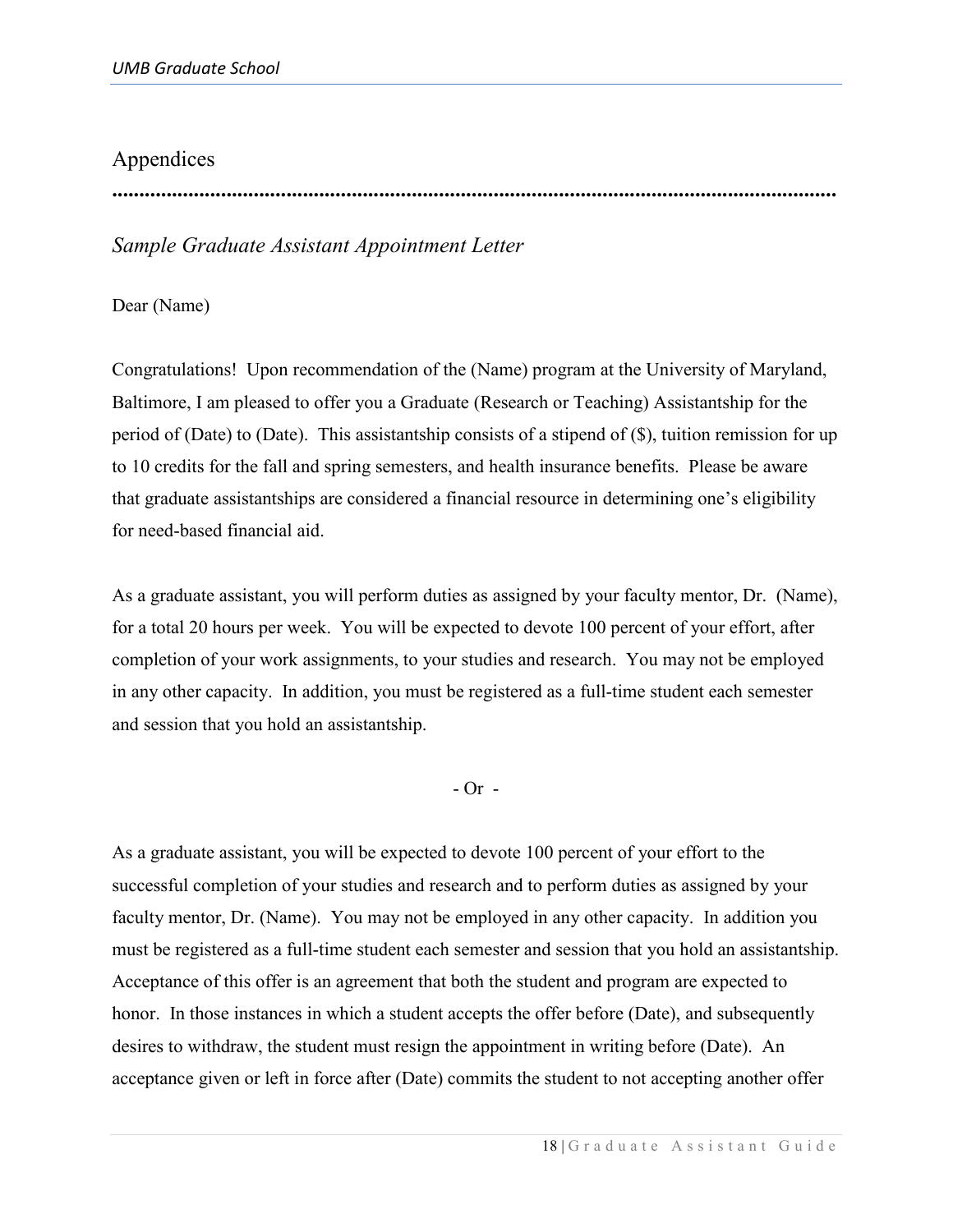without first obtaining a written release from the program making the original offer. Similarly, an offer by the program is conditional on presentation by the student of a written release from any previously-accepted offer. The *Graduate Assistant Guide* booklet, available at [www.graduate.umaryland.edu,](http://www.graduate.umaryland.edu/) has more details concerning this appointment. Please notify my office whether you will accept this offer by signing and returning this agreement by (Date). We are looking forward to working with you.

Sincerely

(Name)

I accept the graduate assistantship offer for the period of (Date) and agree to the conditions of the award

Signature Date:

Cc: Graduate School Student Financial Aid

**.....................................................................................................................................**

<span id="page-18-0"></span>*Graduate Assistant Checklist*

- Appointment Letter (Submit Each Year of Appointment)
- ABGA 900/901 Registration (Enroll Each Fall and Spring Semester)
- □ Tuition Remission Form (Submit Each Semester of Appointment)
- □ Student Health Insurance Enrollment (Needed Each Semester of Appointment)
- $\Box$  Student Health Insurance Charge-back Authorization (Submit Each Semester of Appointment)
- $\Box$  Payroll Hire/Action Form (and all necessary forms) (Submit Each Semester of Appointment)